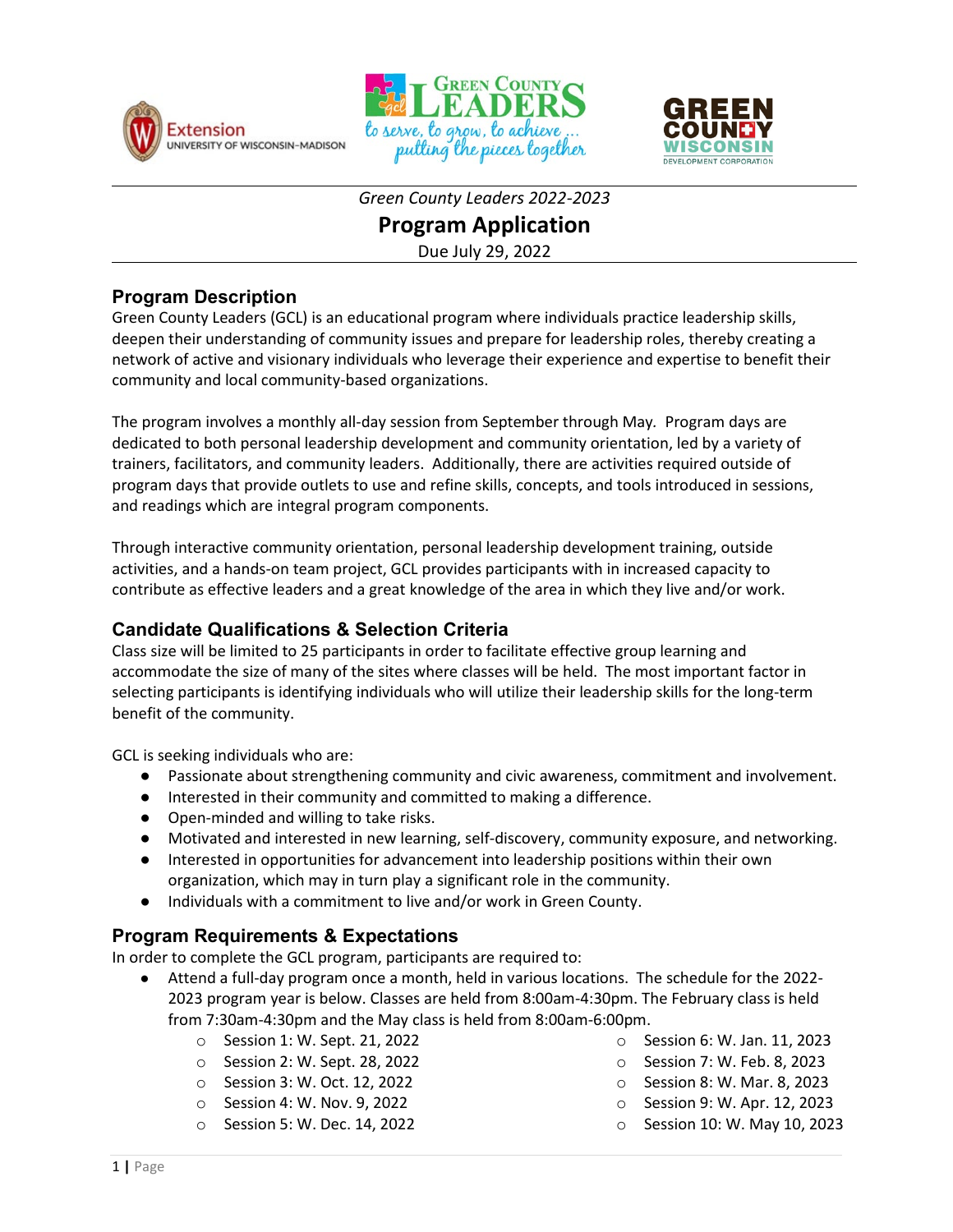





- Engage in pre- and post-class reflections, exercises, and reading assignments. The amount of time needed to complete pre-requisites will vary but should in most cases take at most one or two hours.
- Participate in and contribute to a small team project and other activities that may take at least 20 additional hours outside of the scheduled meeting times. The amount of time committed to the project will depend upon the project team size and the scope of the project the team identifies.

**Participants are expected to attend every program day. Absences affect the cohesion of the class and diminish everyone's learning. The full commitment of each class member is critical to the success of the program and each class member's experience.** 

Attendance is mandatory for orientation. There are also attendance requirements for the remaining program days, allowing participants up to 8 hours of excused absence for unexpected emergencies. Missing between 8 and 16 hours of class will require a participant to create a make-up plan. **If a participant misses more than 16 hours, he or she will be asked to withdraw from the program and forfeit tuition.** 

#### **Tuition & Scholarships**

The cost of participating in Green County Leaders (GCL) is \$425.00 per person. Tuition covers the cost of all sessions, including speakers, meals, and materials.

Tuition assistance may be available on a limited basis. Those seeking financial assistance should complete this scholarship application. Requests are confidential and have no bearing on the selection process. Assistance will not be granted for the entire tuition amount under any circumstances. If granted, assistance ranges from \$100- \$250. Award amounts are based on need, the number of requests received and the amount of funds available each year. Priority for financial assistance is given to participants who are employed by small nonprofit organizations, public sector entities, or self-employed.

# **Application Instructions**

Detach from the program overview/instructions and complete the following application, including attachments. Submit to [Victoria.Solomon@wisc.edu](mailto:Victoria.Solomon@wisc.edu) or:

Green County Leaders c/o Extension Green County, UW-Madison 2841 6<sup>th</sup> Street Monroe, WI 53566.

Please note:

- Application must be signed by the candidate, and if applicable his/her employer.
- **Completed applications must be submitted by July 29, 2022.**
- **Tuition is due no later than September 21, 2022.**

For additional information, please call Victoria Solomon at (608) 328-9440.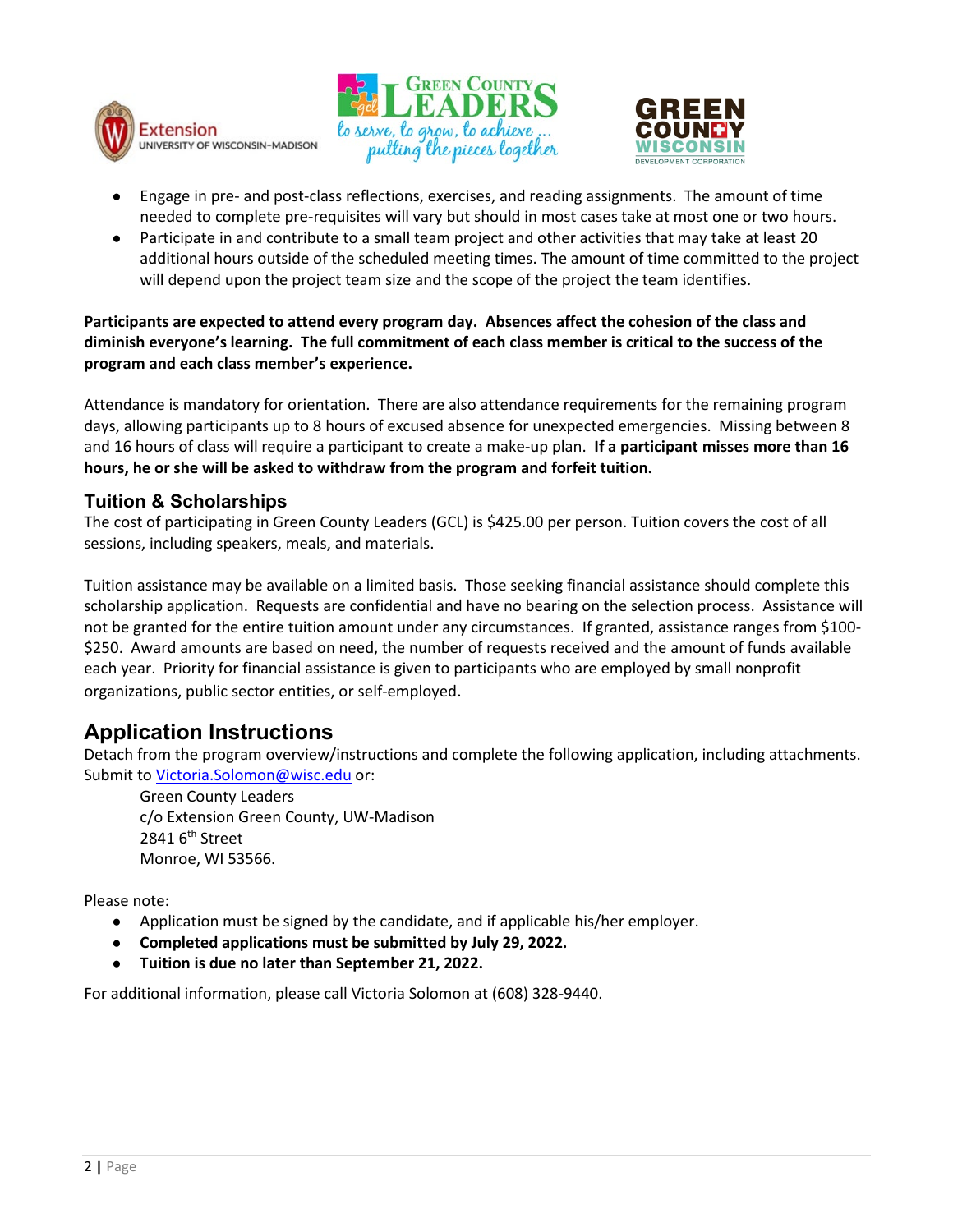





### **Application**

For your application to be considered complete, attach a cover letter to this application indicating the unique strengths and experiences you will bring to the GCL program learning experience, why you want to participate in GCL, and what you want to learn from the program.

#### **GENERAL INFORMATION**

| First<br>Last<br>Home Address<br><b>Mailing Address</b><br>City<br>Zip<br>Number of years your primary residence has been in Green County<br>No $\bigcup$<br>Prefer Not to Respond<br>Are you a U.S. veteran?<br>Yes<br><b>EDUCATION</b><br>School<br>Major<br>Degree<br><b>CONTINUING EDUCATION</b><br>(Specifically list any leadership courses or conflict management, effective meetings, facilitation, Covey's "Seven Habits")<br>Information learned (if not covered in title)<br><b>EMPLOYMENT</b><br>Work Address and the control of the control of the control of the control of the control of the control of the<br>Zip<br><b>Mailing Address</b><br>City<br>Work Phone <b>Washington</b><br>Work e-mail | Name         |  |
|---------------------------------------------------------------------------------------------------------------------------------------------------------------------------------------------------------------------------------------------------------------------------------------------------------------------------------------------------------------------------------------------------------------------------------------------------------------------------------------------------------------------------------------------------------------------------------------------------------------------------------------------------------------------------------------------------------------------|--------------|--|
|                                                                                                                                                                                                                                                                                                                                                                                                                                                                                                                                                                                                                                                                                                                     |              |  |
|                                                                                                                                                                                                                                                                                                                                                                                                                                                                                                                                                                                                                                                                                                                     |              |  |
|                                                                                                                                                                                                                                                                                                                                                                                                                                                                                                                                                                                                                                                                                                                     |              |  |
|                                                                                                                                                                                                                                                                                                                                                                                                                                                                                                                                                                                                                                                                                                                     |              |  |
|                                                                                                                                                                                                                                                                                                                                                                                                                                                                                                                                                                                                                                                                                                                     |              |  |
|                                                                                                                                                                                                                                                                                                                                                                                                                                                                                                                                                                                                                                                                                                                     |              |  |
|                                                                                                                                                                                                                                                                                                                                                                                                                                                                                                                                                                                                                                                                                                                     |              |  |
|                                                                                                                                                                                                                                                                                                                                                                                                                                                                                                                                                                                                                                                                                                                     |              |  |
|                                                                                                                                                                                                                                                                                                                                                                                                                                                                                                                                                                                                                                                                                                                     |              |  |
|                                                                                                                                                                                                                                                                                                                                                                                                                                                                                                                                                                                                                                                                                                                     | <b>Title</b> |  |
|                                                                                                                                                                                                                                                                                                                                                                                                                                                                                                                                                                                                                                                                                                                     |              |  |
|                                                                                                                                                                                                                                                                                                                                                                                                                                                                                                                                                                                                                                                                                                                     |              |  |
|                                                                                                                                                                                                                                                                                                                                                                                                                                                                                                                                                                                                                                                                                                                     |              |  |
|                                                                                                                                                                                                                                                                                                                                                                                                                                                                                                                                                                                                                                                                                                                     |              |  |
|                                                                                                                                                                                                                                                                                                                                                                                                                                                                                                                                                                                                                                                                                                                     |              |  |
|                                                                                                                                                                                                                                                                                                                                                                                                                                                                                                                                                                                                                                                                                                                     |              |  |

#### **MINI-BIO**